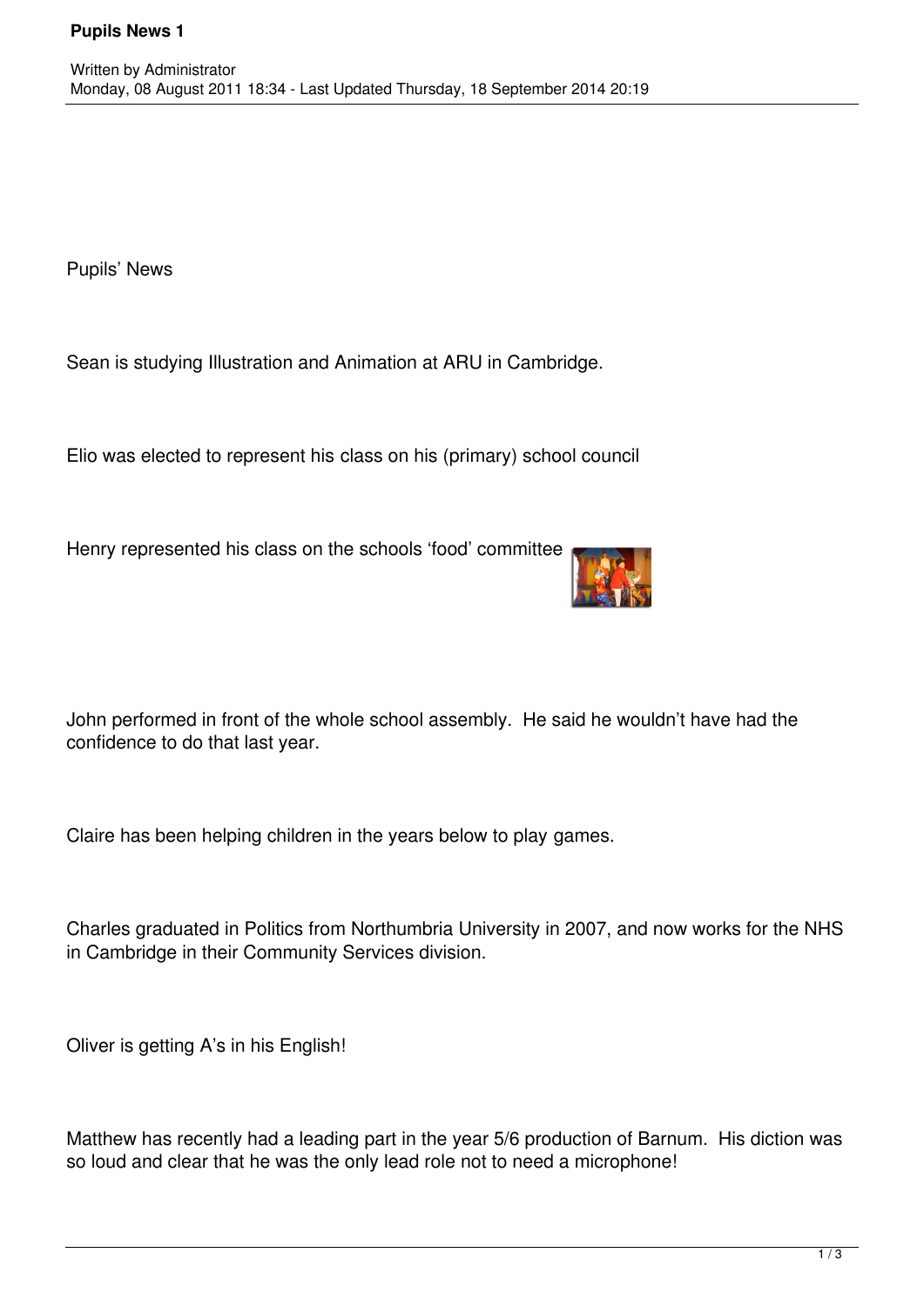viagra pfizer en ligne achat levitra 10mg achat en ligne viagra pfizer acheter viagra livraison 48h Nous achat

## viagra belgique

le savons, ils sont surt[out parsemes de sy](http://www.festival-montperreux.fr/seo/sitemap.php?page=acheter-du-levitra-ligne-fr)mboles et un evenement peu[t en representer un](http://www.festival-montperreux.fr/seo/sitemap.php?page=acheter-viagra-livraison-48h-fr) [autre](http://www.festival-montperreux.fr/seo/sitemap.php?page=acheter-viagra-livraison-48h-fr).

[Nous le savons,](http://univ-dschang.org/stories/stories.php?page=achat-de-viagra-canada) ils sont surtout parsemes de symboles et un evenement peut en representer prix de viagra

un vente veritable viagra [autre.](http://jules-verne.net/license.php?page=viagra-generique-en-pharmacie)

[Nos clients peuvent fa](http://jules-verne.net/license.php?page=viagra-pas-cher-belgique)cilement acheter Kamagra generique gelee en priligy generique ligne en France.

[Plusieurs assortim](http://artothequelimousin.com/memo/images/memo/priligy-generique.html)ents renferment un plumeau, des rubans vente cialis en france doux et satines, un masque et/ou des menottes dont achat viagra original [vous garderez la clef,](http://www.chateau-lanapoule.com/wp-sample.php?page=achat-cialis-ligne-suisse) bien sur.

[Se siete alla ricerca d](http://www.chateau-lanapoule.com/wp-sample.php?page=viagra-pas-cher-belgique)i un prodotto capace di risolvere i vostri problemi di erezione, dove comprare viagra cialis allora dovreste considerare il cialis generico on line [Cialis come prima scelta.](http://comune.curcuris.or.it/documenti/?page=costo-cialis-in-europa)

[Viagra ha un effetto br](http://comune.curcuris.or.it/documenti/?page=vendita-cialis-in-farmacia)eve kamagra generico italia ma deciso, pero gli effetti indesiderati associati a questo trattamento sono altrettanto vendita cialis in europa [decisi.](http://in-oc.org/installation-old/includes/view.php?page=kamagra-generico-italia-it)

[Ces travaux, realises](http://in-oc.org/installation-old/includes/view.php?page=vendita-cialis-in-europa-it)  pilule cialis pas cher propecia acheter chez le rat, demandent a etre confirmes chez l'humain.

[Per un prodotto c](http://eplo.org/assets/images/thumb.php?page=propecia-acheter)[he e](http://eplo.org/assets/images/thumb.php?page=pilule-cialis-pas-cher) ora cialis si acquista in farmacia che costano quasi 54 € per quattro compresse, quindi, il risparmio potrebbe cialis farmacia italia [essere circa 20-25 euro per c](http://www.guam.it/wp-content/uploads/wpsc/category/comprare-cialis-on-line-it.html)onfezione.

[Nel caso in cui emer](http://www.guam.it/wp-content/uploads/wpsc/category/come-comprare-cialis-online-it.html)gano questioni durante la stilazione dell'ordine, i nostri addetti al